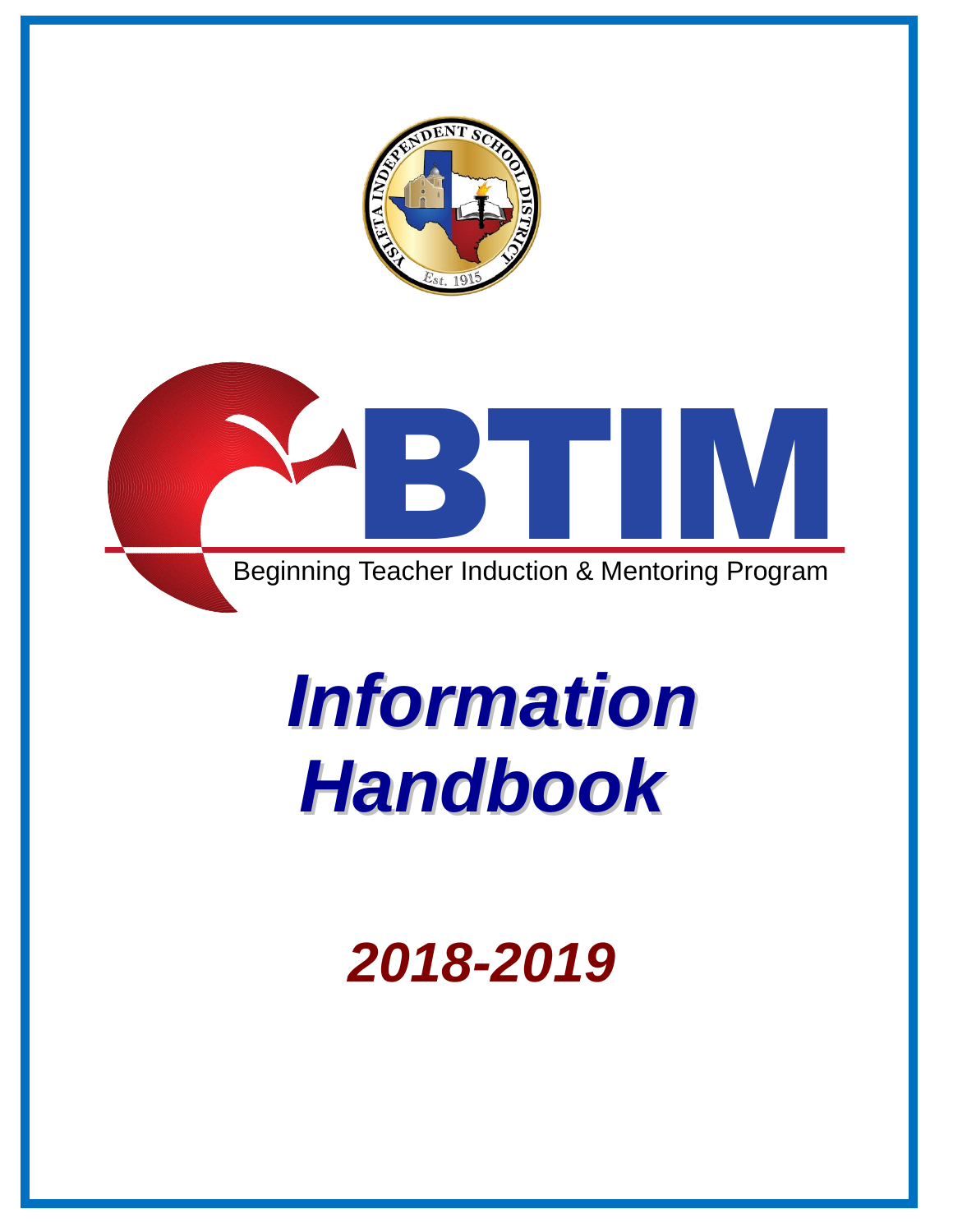# **YSLETA INDEPENDENT SCHOOL DISTRICT**

9600 SIMS DR EL PASO, TX 79925 915-434-0000

Superintendent Xavier De La Torre, Ed.D.

**YISD Board of Trustees Connie Woodruff, President Sotero G. Ramirez III, Vice President Mike Rosales, Secretary Carlos Bustillos, Trustee Richard Couder, Trustee Kathryn R. Hairston, Trustee Cruz A. Ochoa Jr., Trustee**



**All** *students who enroll in our schools will graduate from high school, fluent in two or more languages, prepared and inspired to continue their education in a four year college, university or institution of higher education so that they become successful citizens in their community.*

*Ysleta Independent School District does not discriminate on the basis of race, color, national origin, religion, sex, disability, genetic information, or age in its programs, activities or employment***.**

*El Distrito escolar de Ysleta no discrimina en base a raza, color, nationalidad, religión, sexo, discapacidad, la información genética, y/o edad, en sus programas, actividades o emple*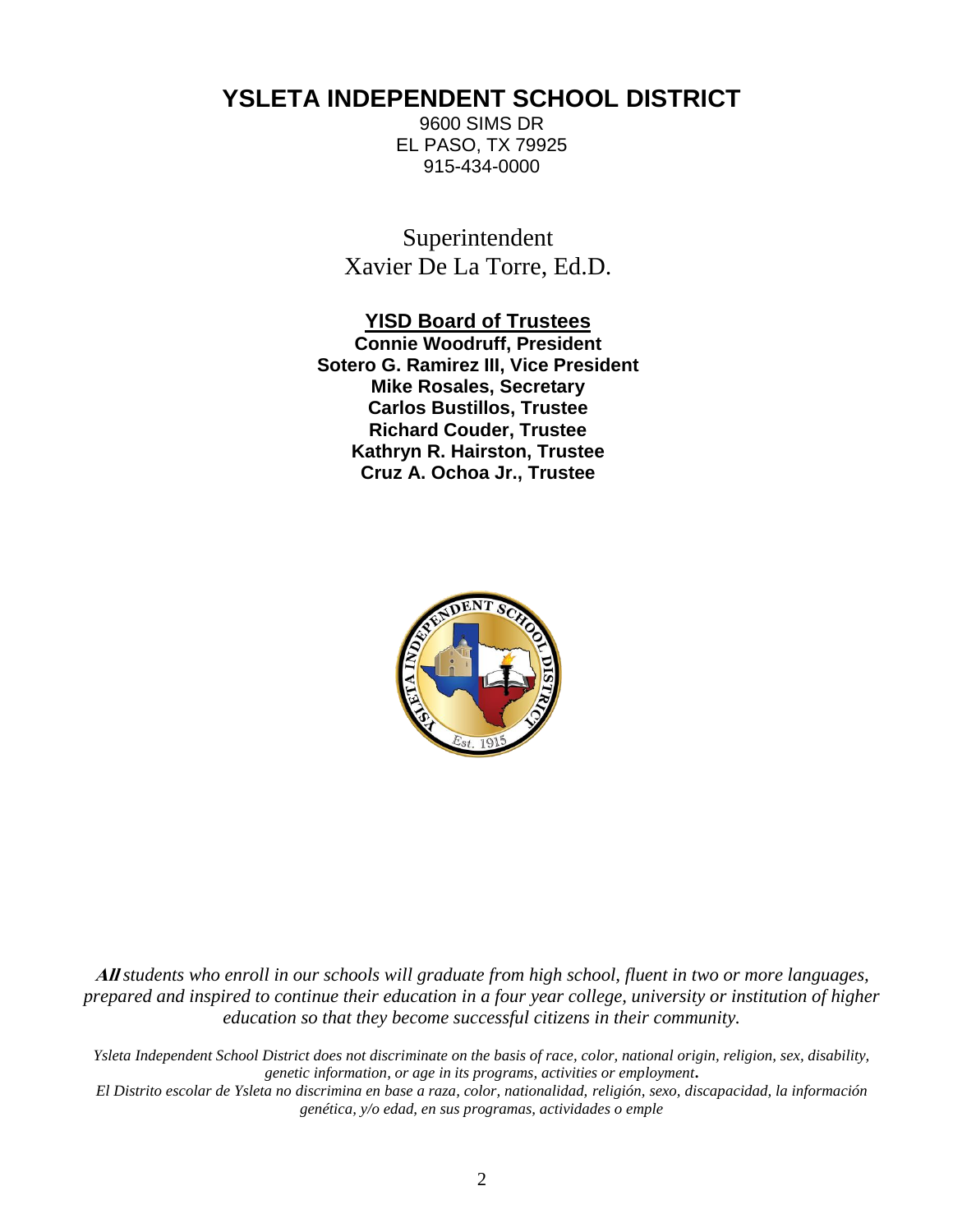## **YSLETA INDEPENDENT SCHOOL DISTRICT HUMAN RESOURCES**

Dear Mentees and Mentors:

Welcome to the Ysleta Independent School District, Beginning Teacher Induction and Mentoring (BTIM) Program. BTIM is a two-year comprehensive program to support new teachers with 0-1 year of experience into their practice or veteran teachers new to the District. The term new teacher (mentee) refers to any teacher who is new to YISD.

The program may provide support to the following new teacher categories:

- 1. Teachers who are completely new to the profession or
- 2. Teachers transferring into YISD from other school districts or out-of-state schools, regardless of years experience.

There are three components to the YISD BTIM Program:

- 1. New Teacher Induction: a four-day in-service to introduce new teachers to the district, its goals, programs, procedures, and practices to increase opportunities for success in the classroom.
- 2. On-going new teacher professional development and real time classroom observations aimed at providing continued professional growth opportunities for all teachers.
- 3. On-going mentor seminars and real time classroom observations to ensure the necessary support and professional development for those teachers assigned as mentors.

During the school year, mentors provide support for new teachers through weekly meetings and reflections as well as monthly focus on instructional practice, student achievement, and parent communication. Research indicates that student achievement depends on constructing a school culture that fosters growth for students and staff alike. We believe that mentors and mentees will learn and grow in this process.

You are joining a high performing team committed to high achievement for ALL students! Each of you brings a wealth of ideas and experiences that will contribute to our growth and improvement as a district. We look forward to working with you.

Have a wonderful and productive school year!

Sincerely,

JfBlil!

Dr. J. Blanca O. López **Employee Quality Coordinator BTIM Program Mentor**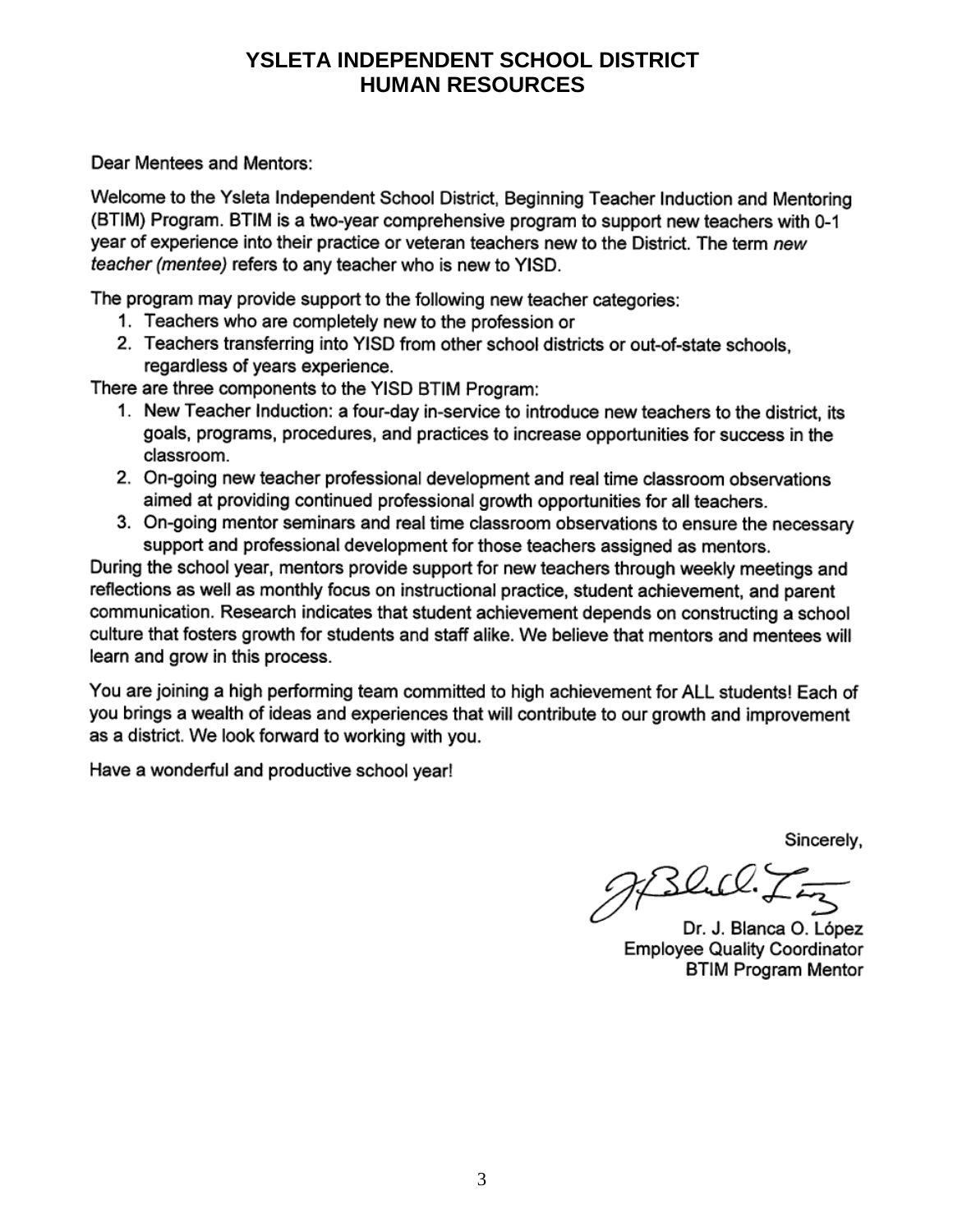# **Program Overview**

#### **Purpose:**

The Ysleta ISD Beginning Teacher Induction Program (BTIM) has been established to improve the recruitment and retention of quality teachers and ensure the continued success of teachers new to Ysleta ISD. BTIM will include training, development, and support through collaboration between mentors and new teachers. BTIM is for novice teachers (0-1 year experience) as well as teachers new to YISD regardless of years of experience. Mentors will be trained to better meet the needs of novice teachers and provide the necessary growth for their continued success at Ysleta ISD.

#### **Mission Statement:**

The mission of the Ysleta ISD Beginning Teacher Induction and Mentoring (BTIM) Program is to recruit, develop, and retain quality educators. Through this program, beginning and veteran teachers will receive guidance, support, and growth. The program will provide opportunities for teachers to improve their skills through successful implementation of professional learning, which will enable them to enrich the learning experience of all students.

#### **Goals:**

- Recruit and retain quality educators who will do the best work of their careers in Ysleta ISD.
- Support first and second year teachers and veteran teachers who are new to Ysleta ISD, by providing district-wide professional learning opportunities, campus collaboration, and oneon-one mentoring by veteran teachers.
- Provide continued growth and development for mentor teachers through district-wide professional learning and campus collaboration.
- Promote student growth and development by supporting new and veteran classroom teachers in all aspects of the educational process including T-TESS (Texas Teacher Evaluation Support System) orientation.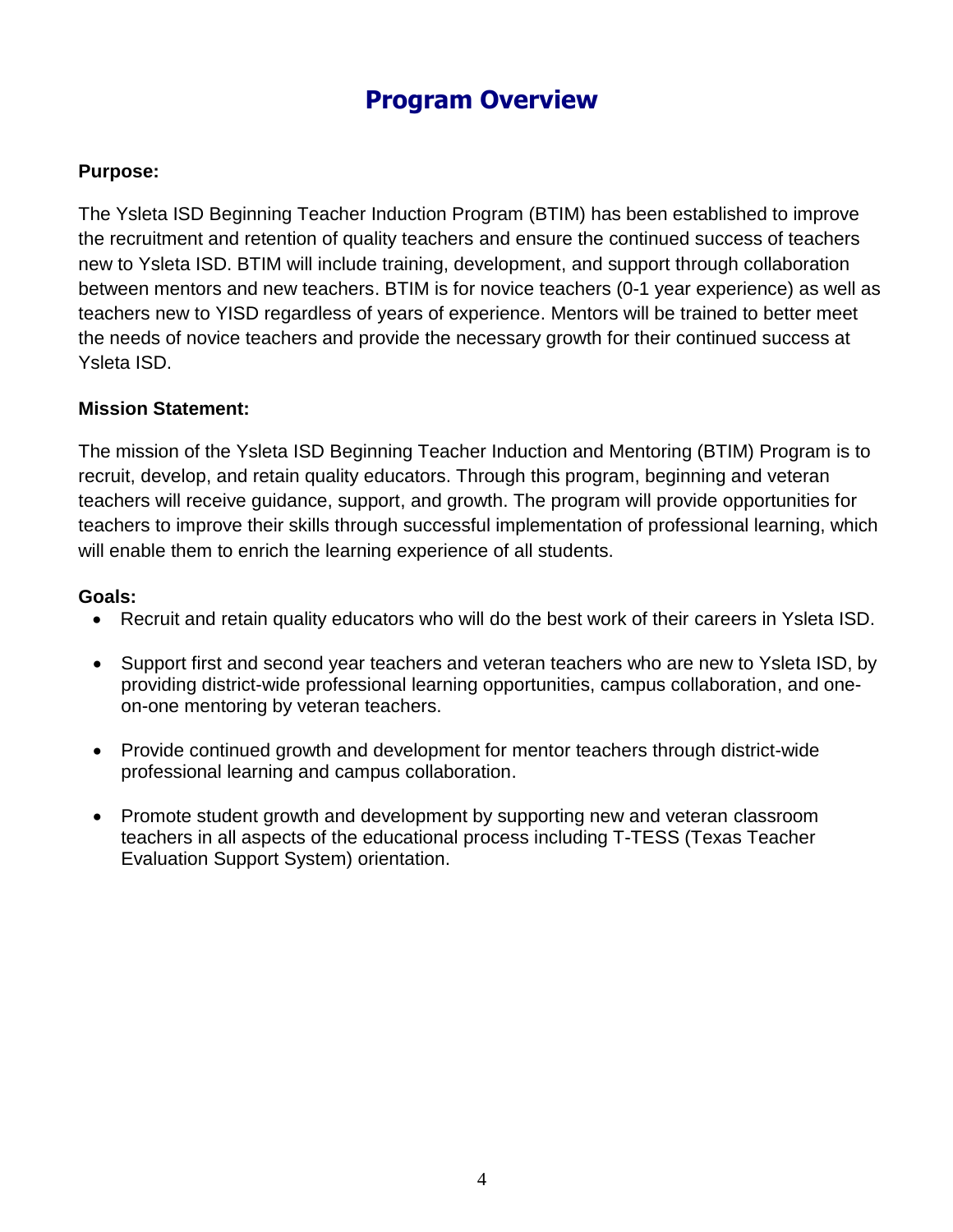# **Program Participants**

#### **The Principal:**

- The principal creates a culture for learning so that mentoring is a natural outgrowth of professional practice conveying to new teachers the campus culture and philosophy of how students learn, special traditions, the essence of the Campus Improvement Plan (CIP), and the role they play in the implementation of that plan;
- Informs staff of the rationale for the components of the BTIM program;
- Provides working conditions that facilitate success;
- Provide opportunities for collaboration between new and experienced staff;
- Facilitates interaction between mentors and new teachers with the BTIM Program Mentor.

#### **Mentee (New Teacher/New Hire):**

- Teachers who are in their first or second year of teaching, veteran teachers who are new to YISD, teachers who have received a change in teaching assignment or have been transferred to a new campus within the district (within their two to three first years with the district);
- All new teachers will receive support for a minimum of two years (a third year as recommended by the campus Principal);
- Seeks out help from assigned mentor and other faculty;
- Observes other teachers:
- Self-assesses and self-adjusts;
- Is open to collaborative dialogue and planning.

#### **Mentor:**

- Veteran teachers who are assigned a first or second year (third year in some situations) teacher, or a veteran teacher who is new to the district;
- Mentors will be paired (at campus level) with a Mentee at the time of hire;
- Will provide mentoring services for a minimum of one year for a veteran teacher and a minimum of two years for a beginning teacher;
- Provides support and encouragement to mentee(s).

### **Mentor Criteria, Roles, Opportunities, Benefits**

#### **Criteria for Campus Mentors**

- 3+ years Texas teaching experience;
- Excellent classroom practice;
- Displays personal & professional strengths to support Mentees;
- Demonstrates commitment to improving academic achievement of all students;
- Works in close proximity, shares a common planning period, or teaches same grade level/content area as the Mentee.